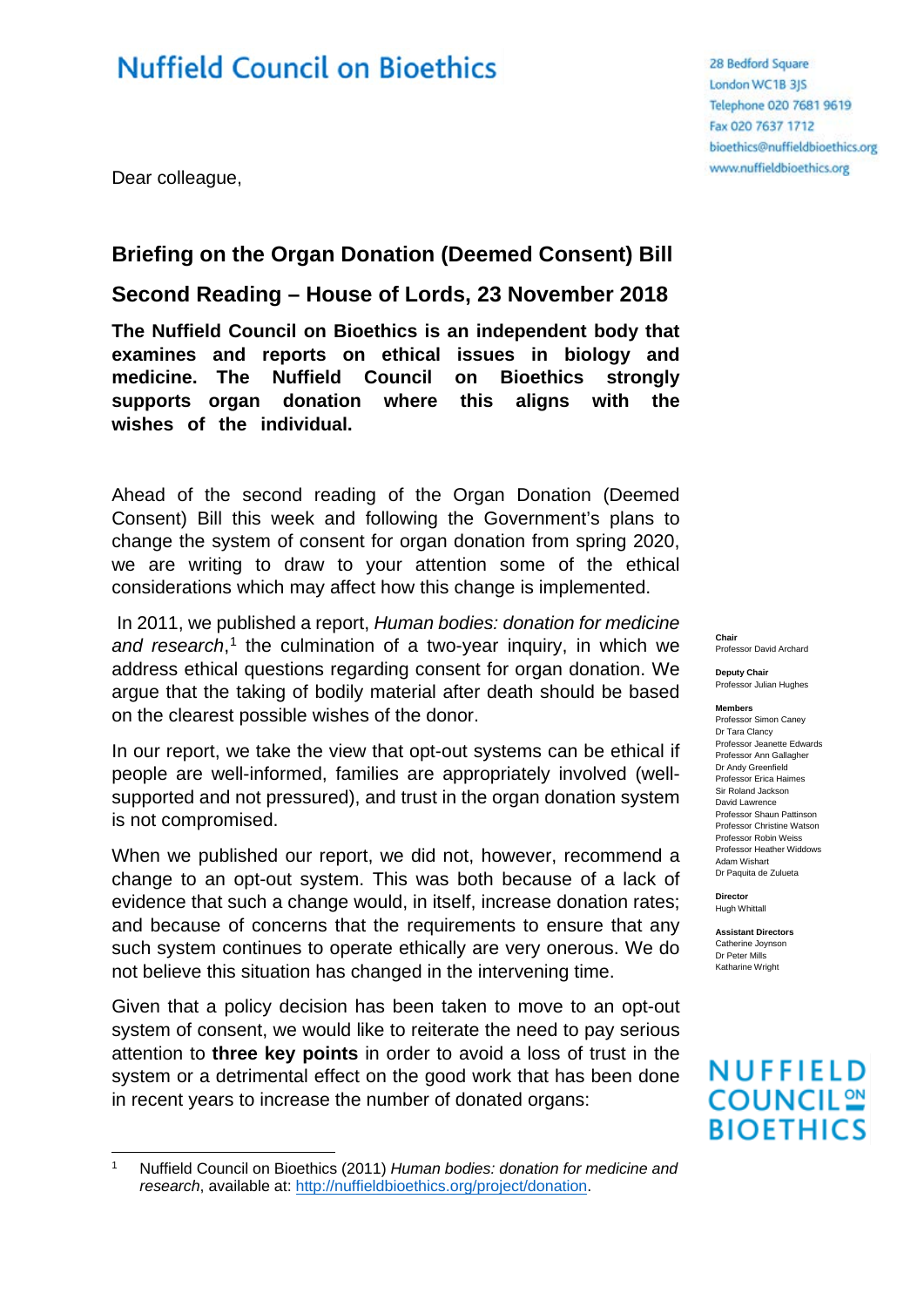### **1. A well-informed public and the importance of discussing wishes**

If an opt-out system is introduced, **it is vital to have measures in place that encourage people to express and document their wishes about organ donation during their lifetime**. Otherwise, it is very hard indeed to claim that donation is in line with the wishes of the donor, or that consent can be 'deemed'. An active choice not to opt-out can certainly be described as consent. However, such an active choice can *only* be made where people are well informed and aware of the significance of making or not making this choice.

**Information about the donation process must be easily accessible**, and it must always be clear that more information is available if desired. It is not enough to focus on a public information campaign at the point when the law changes: effort (and resource) will be required on an ongoing basis to ensure that the public *remains* well-informed. The first impact assessment of the change to 'deemed consent' in Wales showed how public awareness could quickly drop, after an initial surge at the point of legislative change.<sup>[2](#page-1-0)</sup>

### **2. Family involvement and support**

**Families must stay at the heart of the decision-making system**, recognising that even if the law permits donation against family wishes (as it does at present), in practice, professionals rightly recognise the central role of the family at the moment of bereavement. This is particularly important, given that the question of organ donation often arises in the context of sudden and traumatic bereavement, and those close to the deceased have their own stake in how the body of their loved one is treated.

**The possibility of refusal by the family of the deceased should therefore be recognised and respected, even where the deceased has left clear evidence of their wishes to donate**. In practice, it appears that when families are aware of deceased relatives' wishes, then they are very unlikely to refuse consent to organ donation, especially when they are well-supported. The annual audits conducted by NHS Blood and Transplant make clear that a decisive factor in family decision-making on organ donation is the support available through specialist nurses: family consent rates rise from as low as 22% where no such support is available, to 70% when a specialist nurse for organ donation is present for the approach to a family for a formal organ donation discussion. [3](#page-1-1) **We highlight the importance of investing further in the network of specialist nurses for organ donation, given their proven value both in supporting bereaved families, and in enabling others to benefit from the gift of organ donation**.

<span id="page-1-0"></span> <sup>2</sup> Welsh Government (2017) *Evaluation of the Human Transplantation (Wales) Act: impact evaluation report*, available at [http://gov.wales/docs/caecd/research/2017/171130-evaluation-human](http://gov.wales/docs/caecd/research/2017/171130-evaluation-human-transplantation-wales-act-impact-en.pdf)[transplantation-wales-act-impact-en.pdf.](http://gov.wales/docs/caecd/research/2017/171130-evaluation-human-transplantation-wales-act-impact-en.pdf)

<span id="page-1-1"></span><sup>3</sup> NHSBT (2018) *Organ donation and transplantation: activity report 2017/18* ,available at: [https://nhsbtdbe.blob.core.windows.net/umbraco](https://nhsbtdbe.blob.core.windows.net/umbraco-assets/1848/transplant-activity-report-2017-2018.pdf)[assets/1848/transplant-activity-report-2017-2018.pdf,](https://nhsbtdbe.blob.core.windows.net/umbraco-assets/1848/transplant-activity-report-2017-2018.pdf) at Table 13.12.